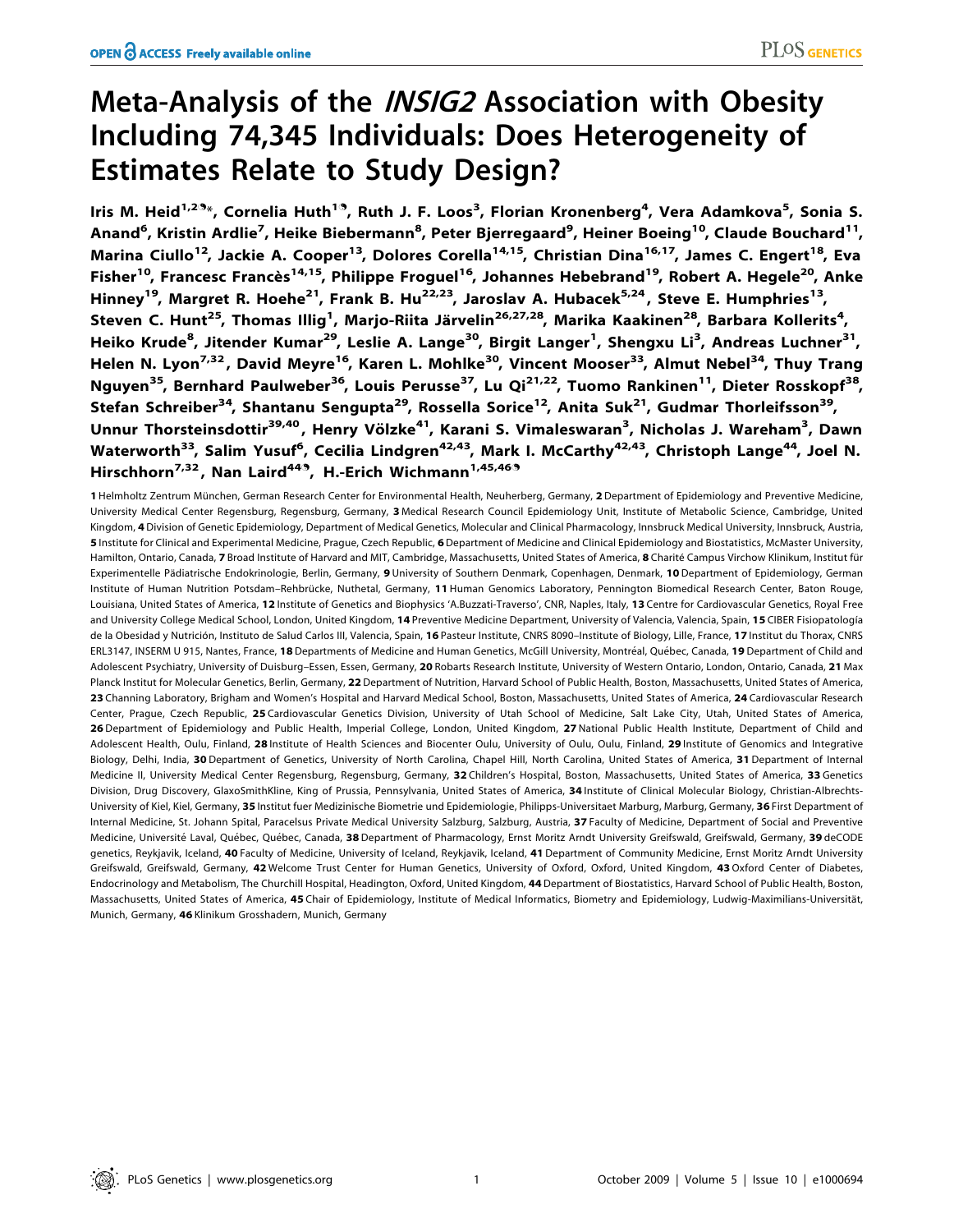## Abstract

The INSIG2 rs7566605 polymorphism was identified for obesity (BMI $\geq$ 30 kg/m<sup>2</sup>) in one of the first genome-wide association studies, but replications were inconsistent. We collected statistics from 34 studies (n = 74,345), including general population (GP) studies, population-based studies with subjects selected for conditions related to a better health status ('healthy population', HP), and obesity studies (OB). We tested five hypotheses to explore potential sources of heterogeneity. The meta-analysis of 27 studies on Caucasian adults (n = 66,213) combining the different study designs did not support overall association of the CC-genotype with obesity, yielding an odds ratio (OR) of 1.05 (p-value = 0.27). The  $I^2$  measure of 41% (p-value = 0.015) indicated between-study heterogeneity. Restricting to GP studies resulted in a declined  $I^2$  measure of 11% (p-value = 0.33) and an OR of 1.10 (pvalue = 0.015). Regarding the five hypotheses, our data showed (a) some difference between GP and HP studies (p-value = 0.012) and (b) an association in extreme comparisons (BMI $\geq$ 32.5, 35.0, 37.5, 40.0 kg/m<sup>2</sup> versus BMI $<$ 25 kg/m<sup>2</sup>) yielding ORs of 1.16, 1.18, 1.22, or 1.27 (p-values 0.001 to 0.003), which was also underscored by significantly increased CC-genotype frequencies across BMI categories (10.4% to 12.5%, p-value for trend = 0.0002). We did not find evidence for differential ORs (c) among studies with higher than average obesity prevalence compared to lower, (d) among studies with BMI assessment after the year 2000 compared to those before, or (e) among studies from older populations compared to younger. Analysis of non-Caucasian adults (n = 4889) or children (n = 3243) yielded ORs of 1.01 (p-value = 0.94) or 1.15 (p-value = 0.22), respectively. There was no evidence for overall association of the rs7566605 polymorphism with obesity. Our data suggested an association with extreme degrees of obesity, and consequently heterogeneous effects from different study designs may mask an underlying association when unaccounted for. The importance of study design might be under-recognized in gene discovery and association replication so far.

Citation: Heid IM, Huth C, Loos RJF, Kronenberg F, Adamkova V, et al. (2009) Meta-Analysis of the INSIG2 Association with Obesity Including 74,345 Individuals: Does Heterogeneity of Estimates Relate to Study Design? PLoS Genet 5(10): e1000694. doi:10.1371/journal.pgen.1000694

Editor: David B. Allison, University of Alabama at Birmingham, United States of America

Received December 9, 2008; Accepted September 22, 2009; Published October 23, 2009

Copyright: @ 2009 Heid et al. This is an open-access article distributed under the terms of the Creative Commons Attribution License, which permits unrestricted use, distribution, and reproduction in any medium, provided the original author and source are credited.

**Funding:** This work was funded by the NIH subcontract from the Children's Hospital, Boston, Massachusetts, United States, (HEW, IMH, prime grant 1 R01<br>DK075787-01A1 to JNH), the German National Genome Research Net NGFN2 a Sciences (HEW), the DFG excellence cluster ''Inflammation at Interfaces'' (S. Schreiber), the ''Genomics of Lipid-associated Disorders'' GOLD of the ''Austrian Genome Research Programme GEN-AU'' (FK), the Deutsche Forschungsgemeinschaft (HE1446/4-1,4-2, JH, AH), the European Union (FP6 LSHMCT-2003-503041, JH), the EU (Vasoplus-037254, MC) and MIUR (RBIN064YAT, MC), the British Heart Foundation (PG2005/015, SEH, JAC), the PIONEER WP2 (HB), by NIH (HL-045670) to the Heritage Family Study to CB and TR, by NIH grant DK078150 (KLM), Unilever Corporate Research, UK (SL), the Danish Medical Research Council (PB), the Commission for Scientific Research in Greenland (PB), the NHLBI grant 5R01HL087679-02 through the STAMPEED program (MRJ), the MRC of the UK (MRJ), ENGAGE project (MRJ, HEW), the grant agreement HEALTH-F4-2007-201413 (MRJ), the Academy of Finland (MRJ); Biocenter Oulu, University of Oulu, Finland (MRJ), the German Federal Ministry of Education and Research (BMBF, FKZ 0313438A, MRH) and the BioProfile-Program (MRH), and by project N.00023001 (IKEM, CR, JAH), 1M0510 (MSMT, CR, JAH), and grant PI061326 (DC). The funders had no role in study design, data collection and analysis, decision to publish, or preparation of the manuscript.

Competing Interests: Dawn Waterworth and Vincent Moser are employers of GSK. Gudmar Thorleifsson is employer and shareholder of deCODE.

\* E-mail: iris.heid@klinik.uni-regensburg.de

**.** These authors contributed equally.

### Introduction

One of the first genome-wide association (GWA) studies ever and the first on obesity identified the INSIG2 gene represented by the rs7566605 polymorphism as a novel gene for common obesity [1]. Functional evidence depicted the *INSIG2* gene from the very start as an interesting candidate for obesity as being involved in the reversed cholesterol transport by an interaction with sterol regulatory element-binding proteins (SREBPs) [2], which are transcription factors that activate the synthesis of cholesterol and fatty acids in the liver and other organs [3].

The observed SNP-obesity-association was replicated in some, but not in all studies [4–11]. A letter to Science by the authors of the initial report in response to the emerging debate of the early inconsistent results [1] raised the question of whether the association might be more pronounced in studies that were not ascertained for reasons related to better health status, when comparing more severely obese subjects with normal controls, in populations with a higher prevalence of obesity or in populations with a higher mean age. The need for a meta-analysis was stated there for the first time and re-stated by Lyon and colleagues [12]. Furthermore, a secular trend for increasing prevalence of obesity was observed in two large population-based studies from the same geographical region using the same protocols but one recruited

1994/95 (KORA-S3) and the other 1999–2001 (KORA-S4) [13]. The later study showed a stronger INSIG2-obesity-association compared to the earlier study: This raised the additional question whether the changes in nutritional intake and physical activity [14,15] believed to contribute to the increase in the prevalence of obesity during the last decades were the reason for some of the between-study heterogeneity observed for this SNP's association with obesity.

The inconsistent reported associations and the many resulting debates motivated us to undertake a systematic meta-analysis of all available data to investigate potential causes of heterogeneity and to look for consistent results among subgroups. It was thus the specific aim of this meta-analysis to explore five hypotheses for heterogeneity of the rs7566605 association with obesity: (*Hypothesis*) 1) The association depends on study design. Therefore, we classified studies as general population-based (GP) when they were neither selected for any disease nor for not having any disease, as any selection of this type was shown to potentially induce bias for outcomes associated with the disease [16]. We classified studies as 'healthy population' (HP) when they were selected for reasons related to a better health status (i.e. studies including subjects from working populations or studies excluding subjects for with diseases such as diagnosed type 2 diabetes), or obesity studies (OB) when they were specifically designed to investigate obesity, usually case-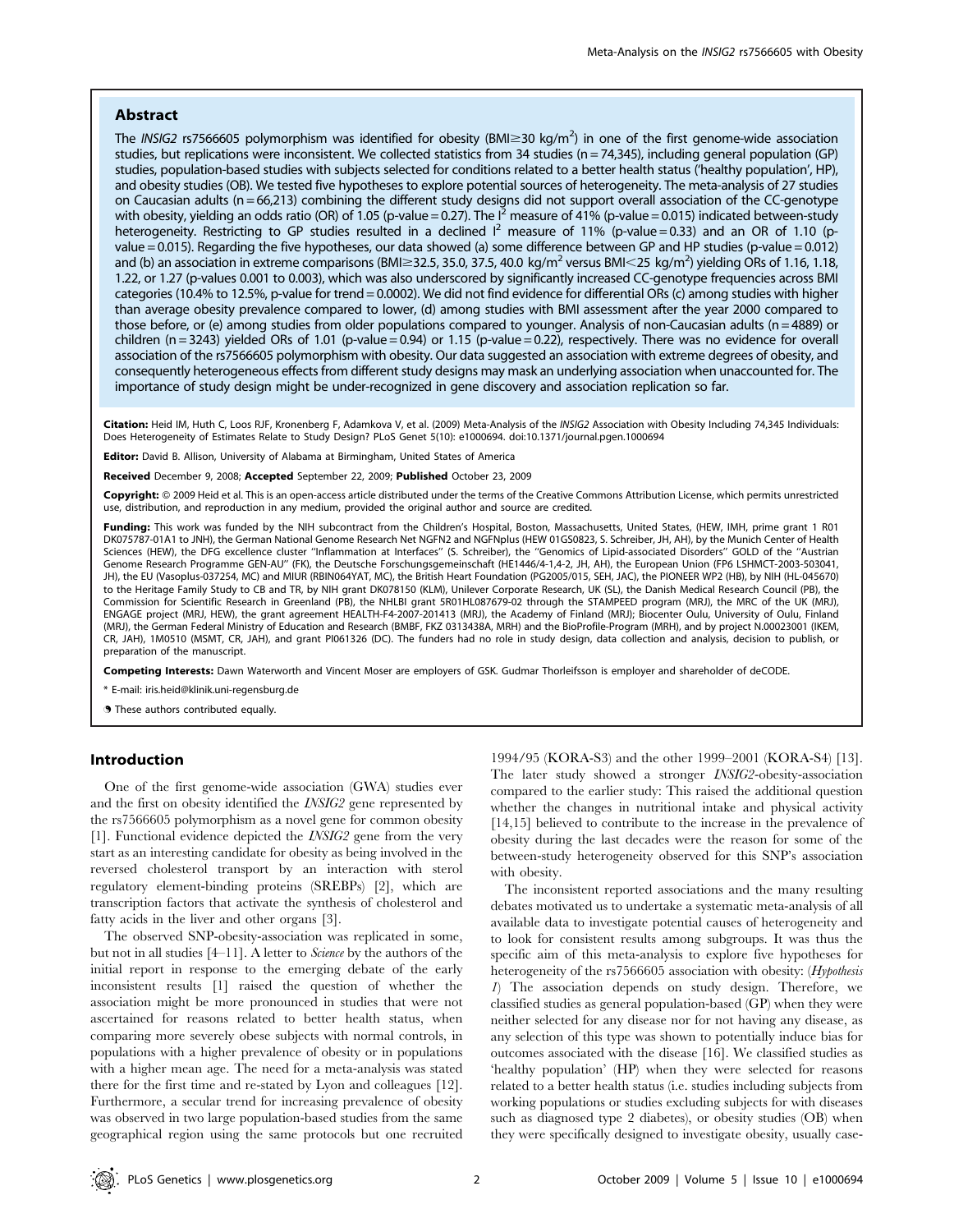#### Author Summary

A polymorphism of the INSIG2 gene was identified as being associated with obesity in one of the first genomewide association studies. However, this association has since then been highly debated upon inconsistent subsequent reports. We collected association information from 34 studies including a total of 74,000 participants. In a meta-analysis of the 27 studies including 66,000 Caucasian adults, we found no overall association of this polymorphism rs7566605 with obesity, comparing subjects with a body-mass-index (BMI) $\geq$ 30 kg/m<sup>2</sup> with normal ,<br>BMI subjects (BMI<30 kg/m<sup>2</sup>). Our data suggested an association of this polymorphism with extreme obesity (e.g., BMI $\geq$ 37.5 kg/m<sup>2</sup>) compared to normal controls. Such an association with extreme obesity might induce heterogeneous effects from different study designs depending on the proportion of extreme obesity included by the design. However, further studies would be required to substantiate this finding. The importance of study design might be under-recognized in gene discovery and association replication so far.

control or family studies. We did not include studies that were ascertained for any disease to reduce overly complexity. (Hypothesis 2) The association is more pronounced when comparing more extreme cases of obesity with normal or lean subjects, or (Hypothesis 3) among studies with a greater percentage of obese individuals. (Hypothesis 4) The association is differentially seen in studies including subjects with a higher age compared to studies based on younger populations, or  $(Hypothess 5)$  more pronounced in studies with a more recent assessment of BMI (after year 2000) assuming that these studies would reflect the changes in dietary habits and physical activity of the last decade and assuming that subjects with the INSIG2 risk genotype are more prone to gain weight in such an environment.

## Results

#### Data Collected

We have gathered data on 34 studies from across Europe, North America, and Asia that met the inclusion criteria including a total of 74,345 subjects. All studies were categorized a priori according to their study design (GP, HP, OB), ethnicity, and whether it was an adult or children population (Tables S1 and S2). A more detailed description can be found in the original study publications [1,4–12,17–20].

### Main Analysis

The main results are summarized in Table 1: The meta-analysis of 27 studies of Caucasian adults ( $n = 66,213$ ) showed a fixed effect odds ratio  $(OR)$  of 1.076 (p-value = 0.023) and a random effects OR of 1.051 (p-value = 0.268) with the  $I^2$  measure indicating significant between-study heterogeneity  $(I^2 = 41.0\%$ , 95% confidence interval,  $CI = [6.6\%, 62.8\%]$ , Q-test p-value = 0.015).

#### Some Heterogeneity Might Relate to Study Type

The I<sup>2</sup> measure declined (I<sup>2</sup> = 10.9%, 95% CI = [0.0%, 48.1%], Q-test p-value  $= 0.329$  by restricting to the 16 GP studies, including 48,844 subjects, yielding a fixed [random] effects OR of 1.097 [1.092] (p-value = 0.015 [0.035]). The OR estimates were similar when excluding early published studies ( $p = 0.054$  [0.060]).

The  $I^2$  measure for heterogeneity was zero among the five HP studies, including 7640 subjects, and combined estimates yielded a tendency towards a protective OR of  $0.796$  (p-value =  $0.028$ ) without remarkable change when excluding the early published studies.

The OR among the six OB studies, including 9729 subjects, of 1.152 using the random effect model was higher than the one for the GP studies, but not statistically significantly different from unity (pvalue  $= 0.253$ ). There was substantial heterogeneity among the OB studies ( $I^2 = 63.2\%$ , Q-test p-value = 0.018). The OR estimates were similar when excluding the early published studies.

Table 1. Main meta-analysis results of the INSIG2 rs7566605 association with obesity.

|                 | $#$ cases/controls<br>$(\#$ studies) | OR (p-value)<br>fixed effect | OR (p-value)<br>random effect | $I2$ (p-value) | P-value test for difference of<br>fixed [random] effect ORs <sup>b</sup> |
|-----------------|--------------------------------------|------------------------------|-------------------------------|----------------|--------------------------------------------------------------------------|
| AII-CA          | 16,365/49,848 (27)                   | 1.076(0.023)                 | 1.051 (0.268)                 | 41.0 (0.015)   |                                                                          |
| $All-CAa$       | 10,761/30,168 (19)                   | 1.077 (0.074)                | 1.054 (0.361)                 | 36.4 (0.057)   |                                                                          |
| GP              | 9162/39,682 (16)                     | 1.097(0.015)                 | 1.092 (0.035)                 | 10.9 (0.329)   | GP vs HP: 0.004 [0.005]                                                  |
| GP <sup>a</sup> | 5803/23,243 (12)                     | 1.100 (0.054)                | 1.080 (0.060)                 | 1.3(0.431)     | GP <sup>a</sup> vs HP <sup>a</sup> : 0.038 [0.089]                       |
| <b>HP</b>       | 1307/6333 (5)                        | 0.796(0.028)                 | 0.796(0.028)                  | 0.0(0.415)     | HP vs OB: 0.038 [0.022]                                                  |
| HP <sup>a</sup> | 795/4116 (3)                         | 0.821(0.135)                 | 0.772(0.198)                  | 46.2 (0.156)   | $HPa$ vs $OBa:0.038$ [0.109]                                             |
| <b>OB</b>       | 5896/3833 (6)                        | 1.163(0.018)                 | 1.152(0.253)                  | 63.2 (0.018)   | OB vs GP: 0.478 [0.680]                                                  |
| OB <sup>a</sup> | 3119/2338 (4)                        | 1.155 (0.144)                | 1.179 (0.337)                 | 65.0 (0.036)   | OB <sup>a</sup> vs GP <sup>a</sup> : 0.657 [0.693]                       |
| ALL-NC          | 553/4336 (4)                         | 1.013 (0.936)                | 0.945(0.818)                  | 43.5 (0.150)   |                                                                          |
| ALL-CH          | 1802/1441 (3)                        | 1.147 (0.216)                | 1.147 (0.216)                 | 0.0(0.830)     |                                                                          |

Pooled association for all Caucasian adult studies combined (All-CA) as well as stratified by study type (GP = general population, HP = healthy population, OB = obesity study), for all non-Caucasian studies (All-NC), or the children studies (All-CH) indicating differential results among GP or HP studies (Hypothesis 1). Numbers stated are the number of obese (BMI $\geq$ 30 kg/m<sup>2</sup>, 'cases') and non-obese (BMI<30 kg/m<sup>2</sup>, 'controls') subjects with the number of studies, the recessive model ORs (p-value) comparing the odds for obesity among the subjects with the CC genotype versus subjects with the CG or GG genotype using fixed or random effects models, the I<sup>2</sup> measure (p-value of the Q-statistics), and the p-value testing for pair-wise difference between GP, HP, and OB studies.

<sup>a</sup>Excluding studies published before the response letter in Science by Herbert et al., December 2006 [1], in which the hypothesis of potential heterogeneity due to study design and a first call for this meta-analysis were stated (i.e., excluding American\_Polish, NHS, KORA\_S4, Essen\_trios, EPIC\_Norfolk, MRC\_Ely, DESIR, SHIP, OB\_adult). P-values corrected for pair-wise comparison of three subgroups need to be multiplied by three.

OR = Odds Ratios.

doi:10.1371/journal.pgen.1000694.t001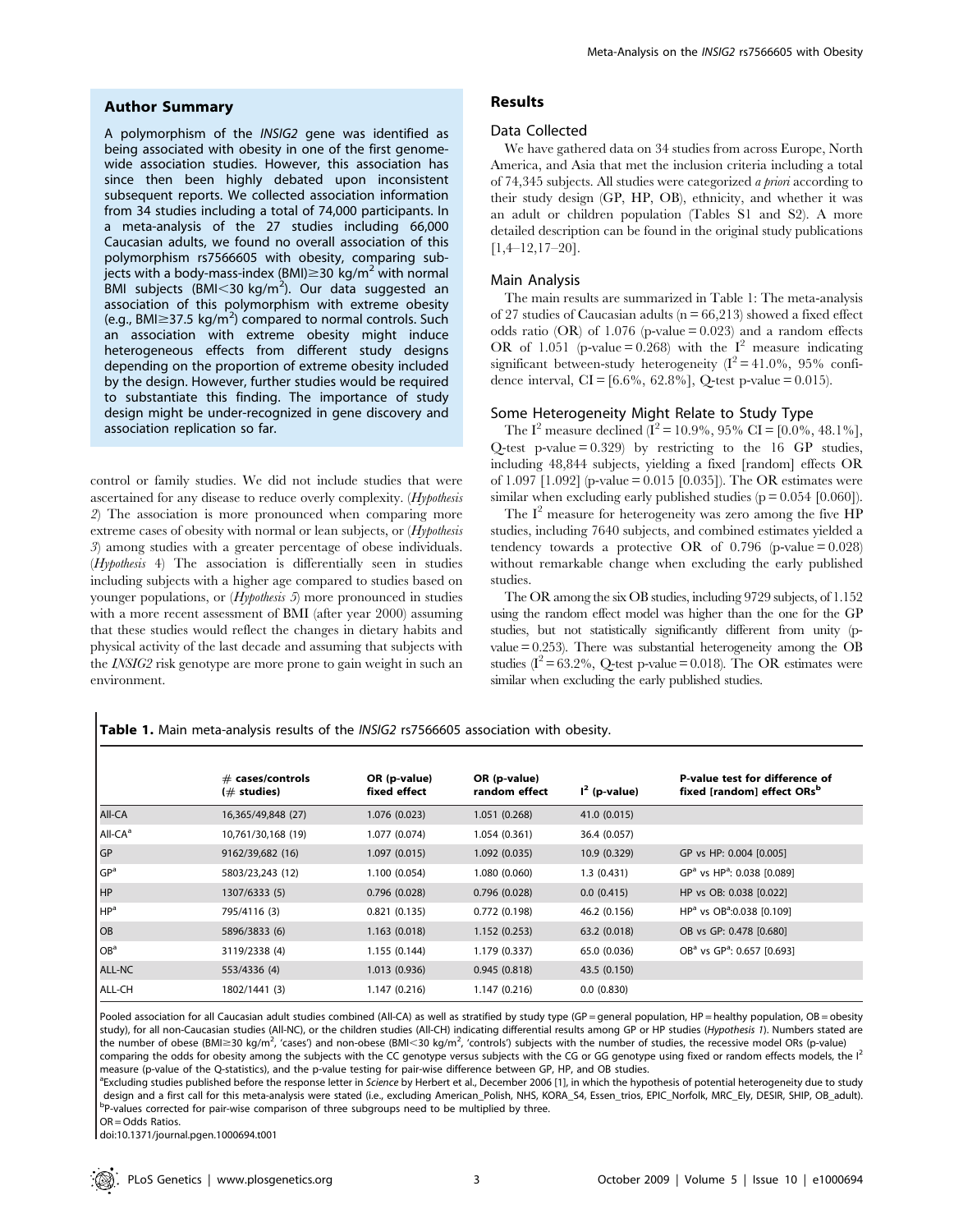Figure 1A–1C shows forest plots of the Caucasian adult studies with combined estimates by study type. The p-value testing for difference between the GP and the HP combined estimates was 0.004 [0.012 when corrected for pair-wise testing of three subgroups] and 0.039 [0.089] when excluding the early published studies. Thus, there is some, but not completely conclusive evidence for *Hypothesis 1* that study design might explain some of the between-study heterogeneity of this genetic association.

#### Studies in Non-Caucasian Adults or Children

In the pooled analysis of the four studies on non-Caucasian adults  $(n = 4889)$ , we found no significant association of the CC genotype with obesity. The pooled analysis of the three pediatric studies ( $n = 3243$ ) was also not significant (Table 1, Figure 1D and 1E).

## Increasing Strength of Association in More Extreme Comparisons

Our data suggested an association with increased ORs among the Caucasian adults when more extremely obese subjects were compared to lean controls (Table S3; Hypothesis 2): combining over all studies, the ORs gradually increased from 1.156 to 1.183, 1.221, or 1.265 (p-values ranging from 0.001 to 0.003) when moving the BMI cut-off for the obese cases from 32.5 to 35.0, 37.5 or  $40.0 \text{ kg/m}^2$ , respectively, and comparing to controls with BMI<25 kg/m<sup>2</sup>. A similar trend for increasing ORs was seen when comparing extremely obese subjects against controls with BMI $<$ 30 kg/m<sup>2</sup> or BMI $<$ 20.0 kg/m<sup>2</sup>. Among the GP studies, the ORs increased from 1.198 to 1.257, 1.313, or 1.414 (p-values ranging from 0.001 to 0.003), respectively. The analogous comparison for HP studies revealed that the protective influence of the CC homozygous was reversed in the more extreme comparisons with ORs from 0.856 to 0.959, 1.139, or 1.604. For the OB studies, the ORs of the analogous comparisons were well above unity for all comparisons, but did not show a trend.

As summarized in Table 2, the accompanying trend analyses of the CC genotype frequencies across the various BMI categories indicated significantly increased CC genotype frequencies from  $10.4\%$  to  $12.5\%$  (p-value testing for trend = 0.0002), which persisted when excluding the early published studies (p-value  $= 0.0008$ ). A similar trend was seen among GP studies.

In both types of analyses, the varying cut-point ORs as well as the trend in genotype frequencies by BMI categories, suggest an association of the rs7566605 with extreme obesity compared to normal controls (*Hypothesis 2*).

## Further Hypotheses on Potential Sources of Heterogeneity

Table 3 summarizes the results of the further three hypotheses to explain heterogeneity, which were tested for the Caucasian adult studies. Hypothesis 3: there was some tendency towards higher ORs among 'more obese' study populations compared to the 'less obese' study populations (p-value  $= 0.052$  [0.285] testing for difference of the fixed [random] effects ORs), but not statistically significant. Hypothesis 4: there was no evidence for any difference between studies from older populations (i.e. mean age of subjects above 50 years) as compared to studies from younger populations (i.e. mean age below 50 years). Hypothesis 5: there was a tendency towards more pronounced ORs for the studies with BMI assessed after the year 2000 as compared to studies with BMI assessed before  $2000$  (p-value = 0.007 [0.095]), but not statistically significant given the various tests performed and particularly not when excluding the early published studies (p-value  $= 0.086$ )

[0.248]). Hypotheses 3–5 were not tested in the HP or OB stratified analyses as too few (3–6) studies were available.

#### Sensitivity Analyses

The sensitivity analyses (Table S4) indicated robustness of estimates towards selection of gender or age and no significant difference between published and unpublished studies. Excluding the two studies with self-reported BMI from the overall GP metaanalysis resulted in a slight increase of the OR estimate.

#### Genetic Model

We specifically examined the association under the recessive genetic model as suggested by the original paper [1]. Our data on the raw numbers of obese or non-obese subjects with one of the three genotypes underscored a recessive model in the Caucasian adult studies combined  $(OR_{CC~versusGG} = 1.112$  [1.029, 1.203], p-value = 0.007, and OR<sub>GCversusGG</sub> = 0.988 [0.940, 1.037], p-value = 0.618) as well as among the GP studies  $(OR_{CCversusGG} = 1.076 \quad [0.976, 1.185], \quad p-value = 0.142, \quad and$  $OR_{GCversusGG} = 0.995$  [0.956, 1.036], p-value = 0.813).

#### Secondary Analyses on BMI as a Quantitative Outcome

The secondary analyses on BMI as a quantitative outcome were only performed in GP and HP studies. These analyses generally showed results consistent with the obesity analyses, but less, if any, significance (Figure S1, Tables S5, S6, and S7).

## Discussion

We conducted a systematic meta-analysis on published and unpublished studies by collecting summary statistics on the association of the rs7566605 SNP near the INSIG2 gene using a recessive genetic model as proposed by Herbert and colleagues. This SNP was highly debated and the inconsistent findings were very much puzzling underscored by again inconclusive findings in two recent publications [21,22]. To solve this puzzle, we collected aggregated study-specific data from 34 studies with a total of 74,345 subjects analyzed according to a standardized model.

The main analysis did not support evidence for an overall association with obesity of the CC-genotype compared to the CG/ GG ( $OR = 1.05$ , p-value = 0.268). Our data suggested an association for more extreme obese subjects (BMI $\geq$ 32.5, 35.0, 37.5, 40.0 kg/m<sup>2</sup>) compared to normal controls  $(BMI < 25$  kg/m<sup>2</sup>) with ORs increasing to 1.16, 1.18, 1.22, 1.27 (p-values between 0.001 and 0.003) and significantly increased CC-genotype frequencies with increasingly high BMI categories (10.4% to 12.5%, p-value for trend  $= 0.0002$ ).

The main analysis pointed towards significant between-study heterogeneity with an  $I^2$  measure of 41%. When we restricted the analysis to GP studies, the  $I^2$  declined to 11% and the OR increased to 1.10. This is in-line with a very recently published study, which found the OR to increase from 1.02 for a combined analysis of diverse types of studies including 16,781 subjects to an OR of 1.15 when restricting to the general population-based INTER99 cohort including 6,158 subjects [21]. This was the largest GP study on this SNP-association prior to this metaanalysis.

## The Degree of Obesity and the Study Design as a Potential Source of Heterogeneity

The results of our analyses suggest an association of this SNP with extremely obese subjects compared to normal controls, but future research will need to confirm this finding. Study design can impact how many extremely obese subjects are included in the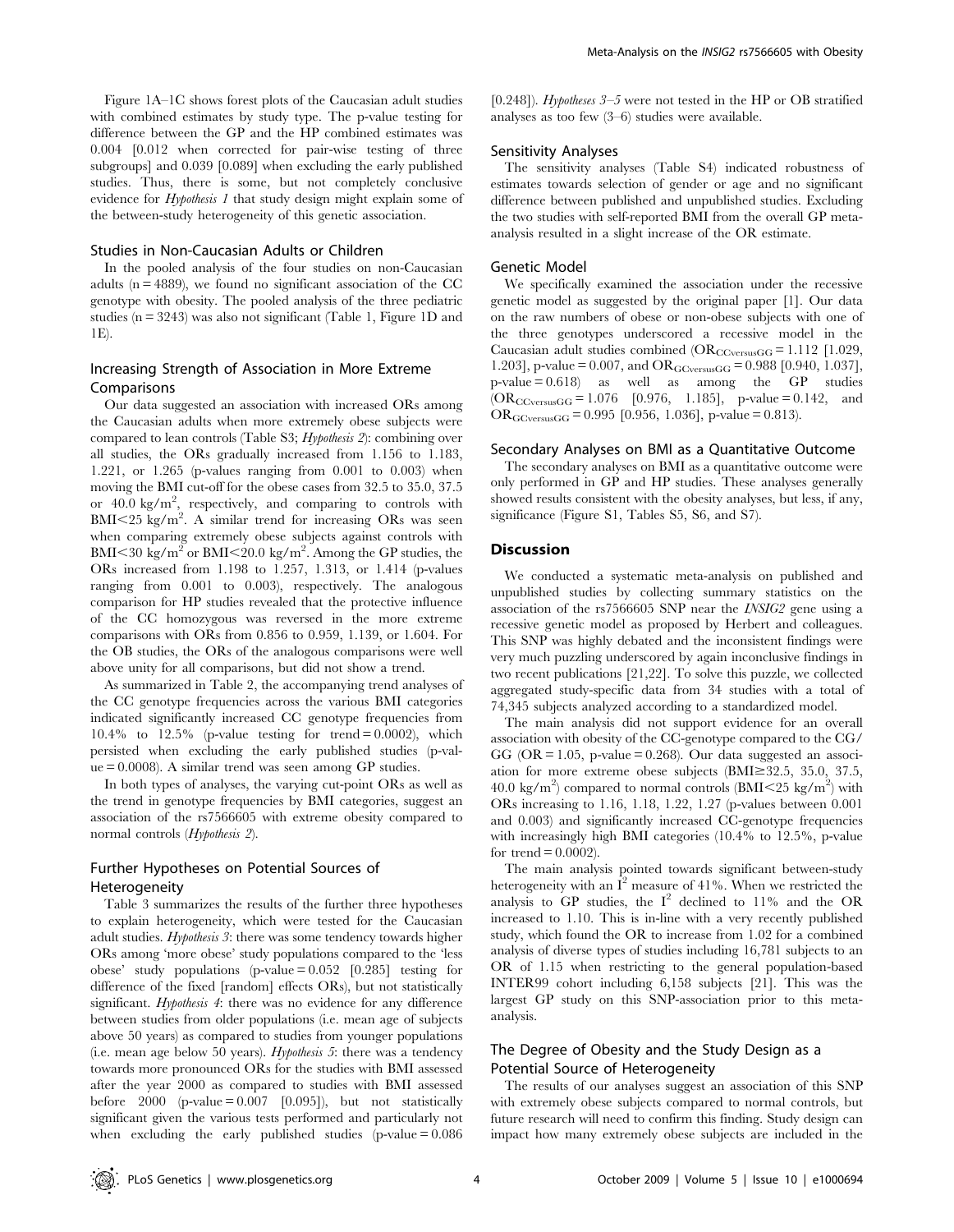| Study                                                                                                                                                                      | OR [95% CI]              | Weight [%]     | OR [95% CI]         |
|----------------------------------------------------------------------------------------------------------------------------------------------------------------------------|--------------------------|----------------|---------------------|
| A Obesity analysis for GP adult studies                                                                                                                                    |                          |                |                     |
| Cilento genetic                                                                                                                                                            |                          | 0.42           | 2.12 [0.67, 6.68]   |
| SHARE_Caucasian                                                                                                                                                            |                          | 0.44           | 1.11 [0.36, 3.42]   |
| Kiel_ageing                                                                                                                                                                |                          | 0.60           | 1.30 [0.49, 3.43]   |
| Kiel genetics                                                                                                                                                              |                          | 1.43           | $0.67$ [0.36, 1.26] |
| QFS                                                                                                                                                                        |                          | 1.82           | $0.81$ [0.46, 1.40] |
| FHS_UNREL                                                                                                                                                                  |                          | 2.48           | 1.26 [0.79, 2.03]   |
| EPIC Potsdam                                                                                                                                                               |                          | 4.58           | 1.04 [0.73, 1.47]   |
| NFBC_1966                                                                                                                                                                  |                          | 5.60           | 0.99 [0.72, 1.36]   |
| Czech MONICA                                                                                                                                                               |                          | 7.04           | 1.20 [0.90, 1.59]   |
| KORA_S3                                                                                                                                                                    |                          | 8.56           | 0.91 [0.70, 1.17]   |
| <b>DESIR</b>                                                                                                                                                               |                          | 8.91           | $0.91$ [0.71, 1.17] |
| EPIC_Norfolk                                                                                                                                                               |                          | 10.18          | 1.00 [0.79, 1.26]   |
| SHIP                                                                                                                                                                       |                          | 10.28          | 1.15 [0.91, 1.45]   |
| CoLaus                                                                                                                                                                     |                          | 10.56          | 1.09 [0.86, 1.37]   |
| KORA S4                                                                                                                                                                    |                          | 10.69          | 1.33 [1.06, 1.67]   |
| <b>DECODE</b>                                                                                                                                                              |                          | 16.41          | 1.29 [1.07, 1.55]   |
| Pooled FE OR [95% CI]                                                                                                                                                      |                          | 100.00         | 1.10 [1.02, 1.18]   |
| Test for heterogeneity: Chi <sup>2</sup> = 16.83, df = 15 (P = 0.38), $I^2$ = 10.9%                                                                                        |                          |                |                     |
| Test for overall effect: $Z = 2.42$ (P = 0.02)                                                                                                                             |                          |                |                     |
| <b>B</b> Obesity analysis for HP adult studies                                                                                                                             |                          |                |                     |
| <b>HERITAGE White</b>                                                                                                                                                      |                          | 3.70           | 0.30 [0.10, 0.86]   |
| <b>NHS</b>                                                                                                                                                                 |                          | 12.03          | $0.81$ [0.45, 1.46] |
| MRC Ely                                                                                                                                                                    |                          | 25.90          | $0.73$ [0.49, 1.10] |
| <b>SAPHIR</b>                                                                                                                                                              |                          | 27.63<br>30.74 | $0.86$ [0.58, 1.27] |
| <b>NPHSII</b>                                                                                                                                                              |                          |                | $0.89$ [0.62, 1.29] |
| Pooled FE OR [95% CI]<br>Test for heterogeneity: Chi <sup>2</sup> = 3.93, df = 4 (P = 0.41), $ 1^2 = 0\%$<br>Test for overall effect: $Z = 2.19$ (P = 0.03)                |                          | 100.00         | $0.80$ [0.65, 0.98] |
| C Obesity analysis for OB adult studies                                                                                                                                    |                          |                |                     |
| Essen obese                                                                                                                                                                |                          | 10.99          | 1.64 [0.94, 2.89]   |
| <b>OBENUTIC</b>                                                                                                                                                            |                          | 16.21          | 1.09 [0.74, 1.60]   |
| Utah obese                                                                                                                                                                 |                          | 17.18          | $0.78$ [0.55, 1.12] |
| OB adult                                                                                                                                                                   |                          | 17.22          | $0.85$ [0.60, 1.21] |
| Berlin obese                                                                                                                                                               |                          | 17.85          | 1.51 [1.08, 2.11]   |
| American Polish                                                                                                                                                            |                          | 20.55          | 1.40 [1.08, 1.83]   |
| Pooled RE OR [95% CI]                                                                                                                                                      |                          | 100.00         | 1.15 [0.90, 1.47]   |
| Test for heterogeneity: Chi <sup>2</sup> = 13.58, df = 5 (P = 0.02), $1^2$ = 63.2%<br>Test for overall effect: $Z = 1.14$ (P = 0.25)                                       |                          |                |                     |
| D Obesity analysis for Non-Caucasian adult studies                                                                                                                         |                          |                |                     |
| SHARE South Asian                                                                                                                                                          |                          | 6.04           | $0.82$ [0.23, 2.89] |
| GPS                                                                                                                                                                        |                          | 10.95          | 0.40 [0.16, 1.00]   |
| Asian Indian                                                                                                                                                               |                          | 21.72          | 1.47 [0.76, 2.85]   |
| <b>CLHNS</b>                                                                                                                                                               |                          | 61.29          | 1.07 [0.72, 1.59]   |
| Pooled FE OR [95% CI]<br>Test for heterogeneity: Chi <sup>2</sup> = 5.31, df = 3 (P = 0.15), $1^2$ = 43.5%                                                                 |                          | 100.00         | 1.01 [0.74, 1.38]   |
| Test for overall effect: $Z = 0.08$ (P = 0.94)                                                                                                                             |                          |                |                     |
| <b>E</b> Obesity analysis for pediatric studies                                                                                                                            |                          |                |                     |
| <b>PIONEER</b>                                                                                                                                                             |                          | 5.02           | 1.43 [0.55, 3.77]   |
| <b>CHOBES</b>                                                                                                                                                              |                          | 27.57          | 1.22 [0.80, 1.84]   |
| Essen_trios                                                                                                                                                                |                          | 67.42          | 1.10 [0.85, 1.43]   |
| Pooled FE OR [95% CI]<br>Test for heterogeneity: Chi <sup>2</sup> = 0.37, df = 2 (P = 0.83),   $\vert$ <sup>2</sup> = 0%<br>Test for overall effect: $Z = 1.24$ (P = 0.22) |                          | 100.00         | 1.15 [0.92, 1.42]   |
|                                                                                                                                                                            |                          |                |                     |
| 0.2                                                                                                                                                                        | 0.5<br>$\overline{2}$    | 5              |                     |
|                                                                                                                                                                            | CC protective<br>CC risk |                |                     |

Figure 1. Forest plot on Odds Ratio estimates of the INSIG2 rs7566605 association with obesity. Association with obesity (BMI  $\geq$  30 kg/  $m^2$ ) for (A) the Caucasian adult general population-based (GP) studies, (B) the Caucasian adult studies ascertained for reasons related to health status (HP), (C) the Caucasian adult obesity case-control studies (OB), (D) the non-Caucasian adult studies, and (E) the pediatric studies. Shown are recessive model OR estimates comparing the CC genotype versus CG or GG for each study and pooled estimates. The fixed effect (FE) model OR is shown in case of no significant heterogeneity as tested by the Q-statistics; a random effect (RE) model is shown otherwise. doi:10.1371/journal.pgen.1000694.g001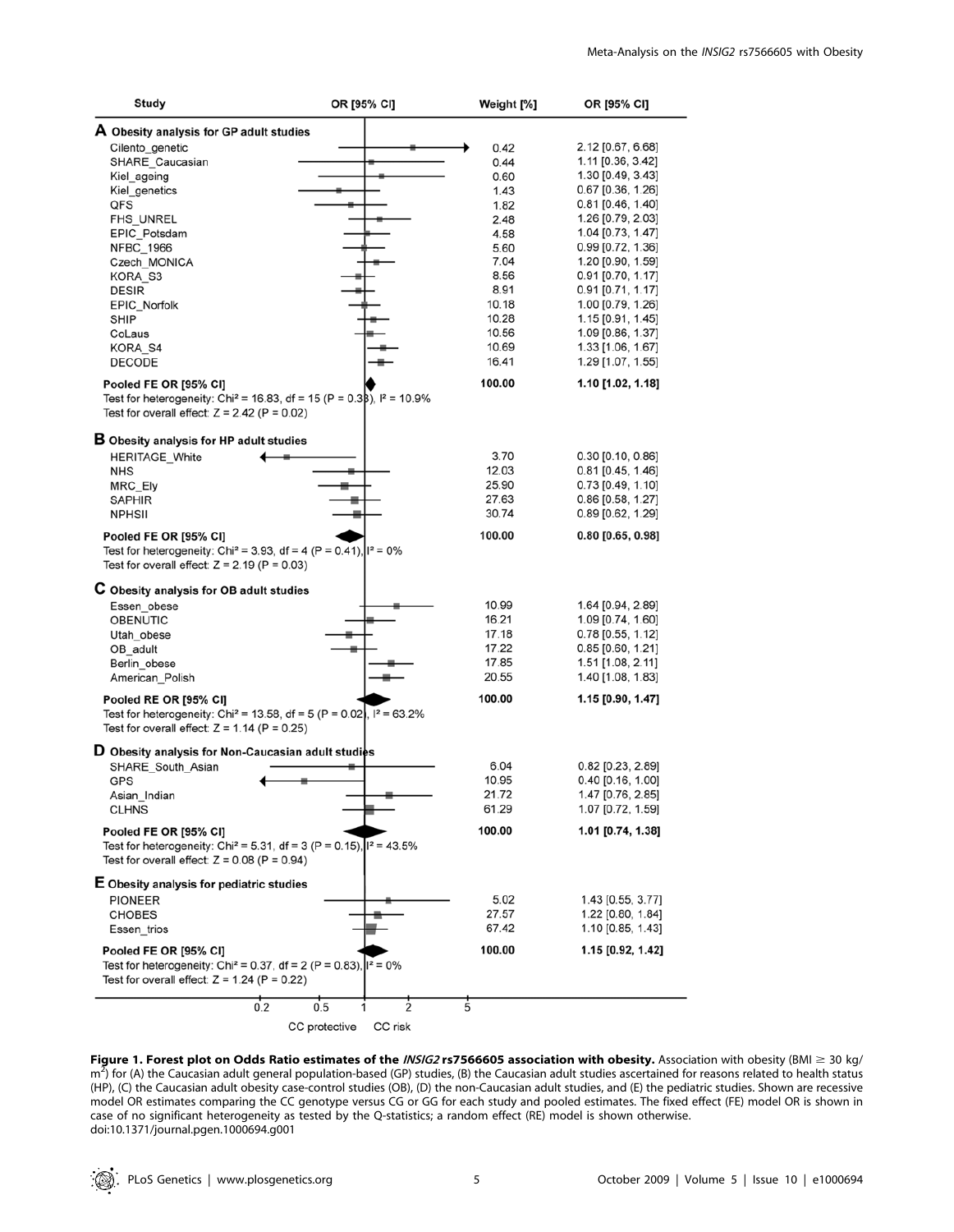Table 2. Comparing more extreme degrees of obesity.

| <b>BMI</b> (kg/m <sup>2</sup> ) |     |        | $<$ 20 | $20 - 25$ | $25 - 30$ | $30 - 32.5$ | $32.5 - 35$ | $35 - 37.5$ | 37.5-40 | >40  | P-value <sup>b</sup> |
|---------------------------------|-----|--------|--------|-----------|-----------|-------------|-------------|-------------|---------|------|----------------------|
|                                 |     |        |        |           |           |             |             |             |         |      |                      |
| All-CA                          | %CC |        | 10.4   | 10.7      | 10.5      | 10.5        | 11.9        | 11.2        | 12.0    | 12.5 | 0.0002               |
|                                 | N   | 66,213 | 3314   | 22462     | 23072     | 5869        | 3578        | 2150        | 1404    | 3364 |                      |
| All-CA <sup>a</sup>             | %CC |        | 9.9    | 10.8      | 10.9      | 10.8        | 11.6        | 12.0        | 12.1    | 12.7 | 0.0008               |
|                                 | N   | 39,414 | 2321   | 13671     | 3447      | 1962        | 1962        | 1162        | 829     | 2317 |                      |
| GP                              | %CC |        | 10.7   | 10.8      | 10.2      | 10.4        | 12.0        | 12.4        | 12.6    | 13.5 | 0.007                |
|                                 | N   | 48,844 | 2490   | 18551     | 18641     | 4300        | 2299        | 1111        | 620     | 832  |                      |
| GP <sup>a</sup>                 | %CC |        | 10.6   | 10.8      | 10.8      | 10.7        | 12.01       | 12.9        | 12.1    | 13.7 | 0.005                |
|                                 | N   | 29,046 | 1684   | 10975     | 10584     | 2546        | 1432        | 727         | 421     | 677  |                      |
| HP                              | %CC |        | 10.6   | 10.4      | 11.9      | 9.7         | 8.1         | 7.5         | 13.0    | 8.6  | 0.345                |
|                                 | N   | 7640   | 273    | 2772      | 3288      | 679         | 323         | 147         | 77      | 81   |                      |
| HPa                             | %CC |        | 8.3    | 10.1      | 11.8      | 10.1        | 7.0         | 9.6         | 17.6    | 2.9  | 0.758                |
|                                 | N   | 4911   | 121    | 1716      | 2279      | 457         | 186         | 83          | 34      | 35   |                      |
| OB                              | %CC |        | 8.5    | 10.3      | 10.8      | 11.8        | 13.1        | 10.3        | 11.3    | 12.4 | 0.009                |
|                                 | N   | 9729   | 551    | 2139      | 1143      | 890         | 956         | 892         | 707     | 2451 |                      |
| OB <sup>a</sup>                 | %CC |        | 8.1    | 11.9      | 10.0      | 12.4        | 12.2        | 10.8        | 11.5    | 12.4 | 0.054                |
|                                 | N   | 5457   | 516    | 980       | 842       | 444         | 344         | 352         | 374     | 1605 |                      |

The data suggest an association when comparing more extreme degrees of obesity with normal controls, which is a potential explanation for the heterogeneity of the INSIG2 rs7566605 association with obesity (Hypothesis 2). Numbers stated are frequencies of risk genotype CC (C being the minor allele) across BMI categories for the Caucasian adult studies combined (All-CA) as well as stratified by study type (GP = general population, HP = healthy population, OB = obesity study). Also given are the p-values from testing for a trend of genotype frequencies across categories. (Not for All-NC or All-CH due to the few subjects in each category.) <sup>a</sup>Excluding studies published before the response letter by Herbert et al., December 2006 [1] in which the hypothesis of potential heterogeneity due to study design

and a first call for this meta-analysis were stated (i.e., excluding American\_Polish, NHS, KORA\_S4, Essen\_trios, EPIC\_Norfolk, MRC\_Ely, DESIR, SHIP, OB\_adult, which are all Caucasian studies).

b<sub>P</sub>-value testing for a trend across the BMI categories.

doi:10.1371/journal.pgen.1000694.t002

study. Study designs that sample more extremely obese subjects will have greater power to detect the association, while study designs that sample fewer of these subjects will have little power to detect the association. An association with extreme obesity might well be masked by study design, and meta-analyses which disregard study design differences.

The tendency of higher OR estimates observed in the general population-based studies (GP) and the obesity case-control studies compared to 'healthy population' (HP) studies could possibly reflect the association for extreme obesity compared to normal controls. We have classified studies as 'ascertained for criteria related to a better health status' ('HP') when patient groups were excluded or when the sample was ascertained based on working populations, which are known to be usually more healthy. We have performed this classification blinded for the study estimate to exclude bias from informative misclassification. It could be that the common rs7566605 directly or via tagging another possibly rare and quite penetrant variant does not so much alter BMI throughout the distribution, but really puts participants into the very obese category. Thus an effect is picked up in the GP samples, but not in the HP studies with fewer extremely obese persons. This would also be in-line with (i) our more pronounced findings in the studies with a higher percentage of obese subjects, and (ii) the lack of association in the quantitative BMI-analysis, which tests for a shift in the full BMI distribution.

It could also be hypothesized that the between-study heterogeneity is due to an interaction of the gene with the environment of high fat diet: INSIG2 is regulated by atherogenic diet and oxidized oil in rodents [23,24] and such a diet relates to higher obesity status. A gene-environment interaction was also suggested by reports that life-style interventions including physical training have

less positive effects in CC genotype carriers than in CG/GG subjects [25–27]. A person at the brink of getting obese might either comply to exercise and avoid becoming obese or might give up and end in the extreme obesity category. This would be in-line with our pronounced findings for more extreme degrees of obesity. It might also be speculated that our more pronounced association among studies with BMI assessment after the year 2000 compared to before 2000 reflects this gene-environment interaction as well: assuming that a change in nutritional habits and physical activity contributed to the increase in obesity observed in the last decades, the studies with a more recent BMI assessment might reflect this more "modern" environment and the INSIG2-obesity association would emerge here more clearly.

Also, unknown epistatic interaction of the rs7566605 with one or other (rare) polymorphisms could lead to association with the more extreme obesity phenotype, with the INSIG2 gene being part of a complex that functions as a biological entity (SREBP, SCAP, INSIG2).

The importance of ascertainment of the study sample might be under-recognized so far. Monsees and colleagues [16] have illustrated that ascertaining for or against disease would induce a bias in genetic association estimates when the genetic marker as well as the phenotype under study (here obesity) are associated with the disease. As obesity is associated with many chronic diseases such as type 2 diabetes and cardiovascular disease, exclusion of such study participants opens up for bias, if association of the SNP with the disease cannot be precluded. We had specifically excluded studies ascertained for disease and had also planned on separating HP from GP studies ahead of the analyses. We would like to highlight that we have adopted a very strict definition of GP and that there might be special advantages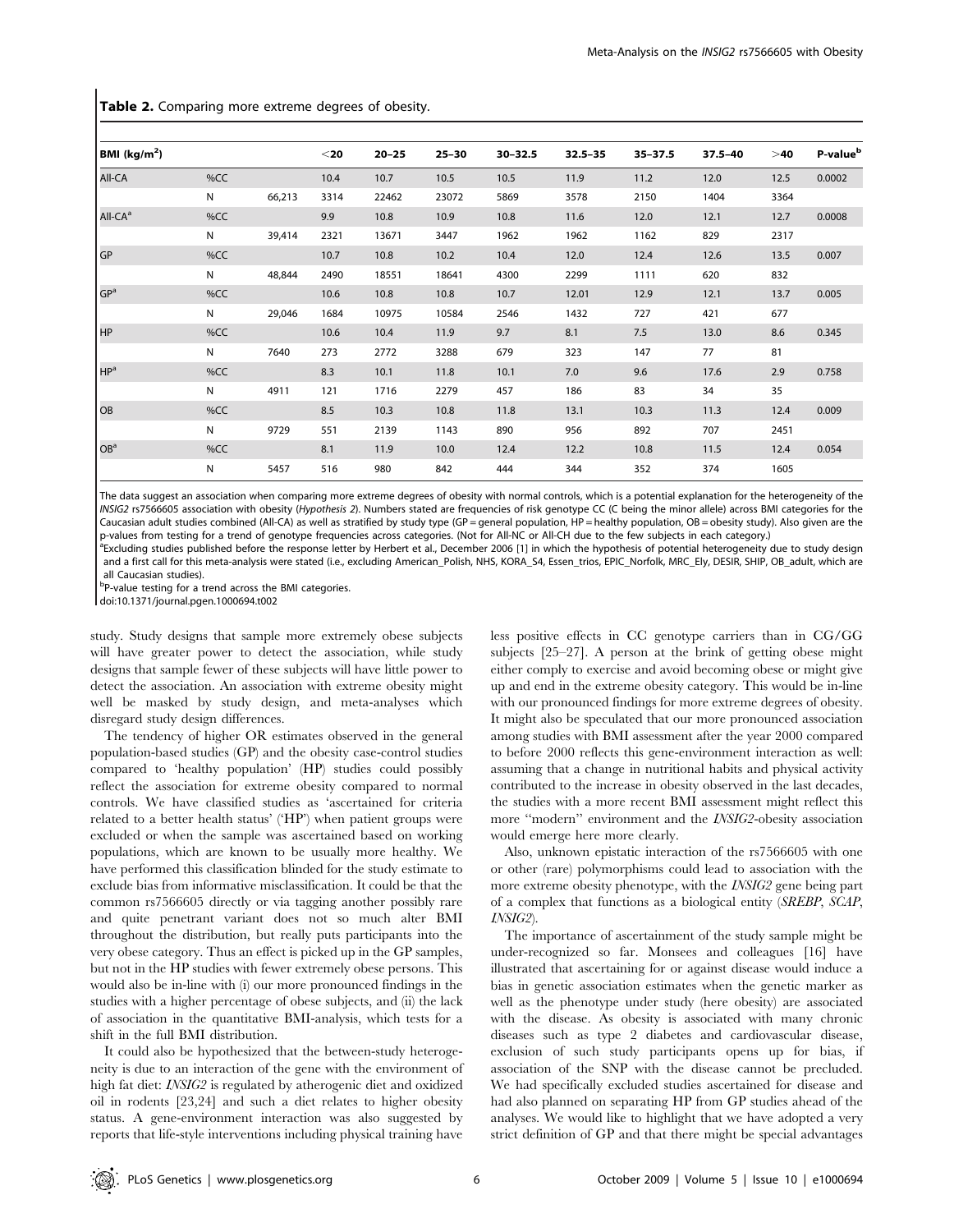Table 3. Exploring potential sources of heterogeneity for the INSIG2 rs7566605 association with obesity (Hypotheses 3-5).

| Group                                 |                     | $#$ subjects<br>$(\#$ studies) | OR (p-value)<br>fixed effect | OR (p-value)<br>random effect | $I2$ (p-value) | <b>Testing for</b><br>difference p-value <sup>e</sup> |
|---------------------------------------|---------------------|--------------------------------|------------------------------|-------------------------------|----------------|-------------------------------------------------------|
| % obese $\geq 18\%$ <sup>a</sup>      | All-CA              | 34,999 (17)                    | 1.127 (0.003)                | 1.083(0.223)                  | 55.0 (0.003)   |                                                       |
|                                       | $All-CAd$           | 20,882 (12)                    | 1.108 (0.049)                | 1.069 (0.444)                 | 54.0 (0.013)   |                                                       |
|                                       | GP                  | 21,394 (8)                     | 1.175 (0.002)                | 1.164(0.013)                  | 21.2 (0.261)   |                                                       |
|                                       | GP <sup>d</sup>     | 13,232 (6)                     | 1.139 (0.044)                | 1.113(0.251)                  | 33.3 (0.186)   |                                                       |
| % obese $\leq 18\%$ <sup>a</sup>      | All-CA              | 31,214 (10)                    | 0.989(0.841)                 | 0.989(0.841)                  | 0.0(0.856)     | $0.052$ [0.285]                                       |
|                                       | All-CA <sup>d</sup> | 18,532 (7)                     | 1.024 (0.737)                | 1.024 (0.737)                 | 0.0(0.731)     | 0.368 [0.699]                                         |
|                                       | GP                  | 27,450 (8)                     | 1.006 (0.912)                | 1.006(0.912)                  | 0.0(0.792)     | $0.044$ [0.083]                                       |
|                                       | GP <sup>d</sup>     | 15,814 (6)                     | 1.048 (0.539)                | 1.048 (0.539)                 | 0.0(0.709)     | $0.401$ [0.615]                                       |
| Mean age $\geq$ 50 years <sup>b</sup> | All-CA              | 28,807 (11)                    | 1.098 (0.059)                | 1.056 (0.464)                 | 41.9 (0.070)   |                                                       |
|                                       | All-CA <sup>d</sup> | 17,635 (8)                     | 1.110 (0.094)                | 1.068 (0.432)                 | 25.1 (0.228)   |                                                       |
|                                       | GP                  | 19,953 (7)                     | 1.131(0.041)                 | 1.120 (0.114)                 | 14.1 (0.322)   |                                                       |
|                                       | GP <sup>d</sup>     | 13,221 (6)                     | 1.181 (0.017)                | 1.169 (0.054)                 | 9.0(0.358)     |                                                       |
| Mean age $<$ 50 years $<$             | All-CA              | 37,406 (16)                    | 1.060(0.166)                 | 1.047(0.442)                  | 43.6 (0.032)   | 0.593 [0.929]                                         |
|                                       | All-CA <sup>d</sup> | 21,779 (11)                    | 1.051 (0.375)                | 1.050 (0.549)                 | 46.2 (0.046)   | $0.521$ [0.881]                                       |
|                                       | GP                  | 28,891 (9)                     | 1.074 (0.146)                | 1.071 (0.204)                 | 14.9 (0.310)   | $0.505$ [0.621]                                       |
|                                       | GP <sup>d</sup>     | 15,825 (6)                     | 1.025 (0.728)                | 1.025 (0.728)                 | 0.0(0.613)     | 0.149 [0.217]                                         |
| BMI after/during 2000 <sup>c</sup>    | All-CA              | 28,810 (14)                    | 1.172 (0.0004)               | 1.135(0.071)                  | 47.5 (0.025)   |                                                       |
|                                       | All-CA <sup>d</sup> | 20,374 (11)                    | 1.145 (0.014)                | 1.119 (0.164)                 | 38.9 (0.089)   |                                                       |
|                                       | GP                  | 17,217(7)                      | 1.218 (0.001)                | 1.216 (0.002)                 | 3.9 (0.396)    |                                                       |
|                                       | GP <sup>d</sup>     | 13,221(6)                      | 1.181 (0.017)                | 1.169 (0.054)                 | 9.0(0.358)     |                                                       |
| BMI before year 2000 <sup>c</sup>     | All-CA              | 37,403 (13)                    | 0.987(0.771)                 | 0.986(0.767)                  | 1.5(0.431)     | $0.007$ [0.095]                                       |
|                                       | All-CA <sup>d</sup> | 19,040 (8)                     | 0.990(0.875)                 | 0.984(0.836)                  | 22.5 (0.250)   | 0.086 [0.248]                                         |
|                                       | GP                  | 27,450 (8)                     | 1.021 (0.676)                | 1.021 (0.676)                 | 0.0(0.713)     | $0.023$ $[0.029]$                                     |
|                                       | GP <sup>d</sup>     | 15,825 (6)                     | 1.025 (0.728)                | 1.025 (0.728)                 | 0.0(0.613)     | $0.149$ [0.217]                                       |

Stated values are ORs (p-values) based on fixed or random effects models and measures of  $I^2$  (p-value from Q statistics) for each group and p-values testing for difference between ORs of the two corresponding groups. (Not for HP, OB, NC, or CH studies due to the few number of studies.) <sup>a</sup> Studies with percentage of subjects with BMI  $\geq 30 \geq 18\%$  or <18%.

 $^{\rm b}$ Studies with mean age  $\geq$ 50 years or  $<$ 50 years.

Studies with BMI assessment after/during year 2000 or before year 2000.

dExcluding studies published before the response letter by Herbert et al., December 2006 [1], in which the hypothesis of potential heterogeneity due to study design and a first call for a meta-analysis were stated (i.e. excluding American\_Polish, NHS, KORA-S4, Essen\_trios, EPIC\_Norfolk, MRC\_Ely, DESIR, SHIP, OB\_adult). <sup>e</sup>Testing for difference of fixed effect OR [random effects OR].

OR = Odds Ratio, All-CA = all Caucasian adult studies combined, GP = general population studies.

doi:10.1371/journal.pgen.1000694.t003

in using either disease-ascertained studies [28] or particularly healthy samples in other instances [29].

#### Strengths and Limitations of This Study

This meta-analysis has several strengths: (1) We have conducted a systematic approach by collecting all studies published before January 1, 2008, including seven studies that were unpublished at that time. (2) The meta-analysis is large including a total of 74,365 subjects. (3) We separated working tasks, with one researcher designing the analysis plan, recruiting studies, classifying studies by study type, and deciding upon compliance to inclusion criteria, while the other cared for the incoming data and performed the analysis. Therefore, design decisions were made in a blinded way, which guarded against subtle post-hoc data-driven analysis decisions, study selection bias, and informative misclassification of study design. (4) We collected data according to a strict protocol including standardized analysis from each study partner, with strong quality control of study-specific results. (5) We performed only a limited number of pre-defined subgroup analyses with some amendment during the review process. (6) We had a strong focus

on the diversity of study design, which is unique in genetic epidemiological research at the time being and an issue probably under-recognized so far.

It might be considered a disadvantage that we did not include studies with subjects selected for diseases, particularly those associated with type 2 diabetes and thus a higher prevalence of obesity, as the association might be stronger in such studies. This might have been one reason for the initial investigation by Herbert and colleagues to detect this association, as mostly type 2 diabetes or asthma ascertained samples had been used. However, we excluded these samples by design in order to reduce heterogeneity and to reduce the influence of counter-regulating disease processes or medications. Furthermore, publication bias is always a threat for meta-analyses as the extent and direction of this selection cannot fully be determined; we attempted to guard against this by recruiting also unpublished studies. It might be considered a further disadvantage that our hypotheses were motivated by the early published studies, which are included in this meta-analysis; to accommodate for this fact, we repeated all analyses excluding these studies (see Text S1D). Finally, it might be considered a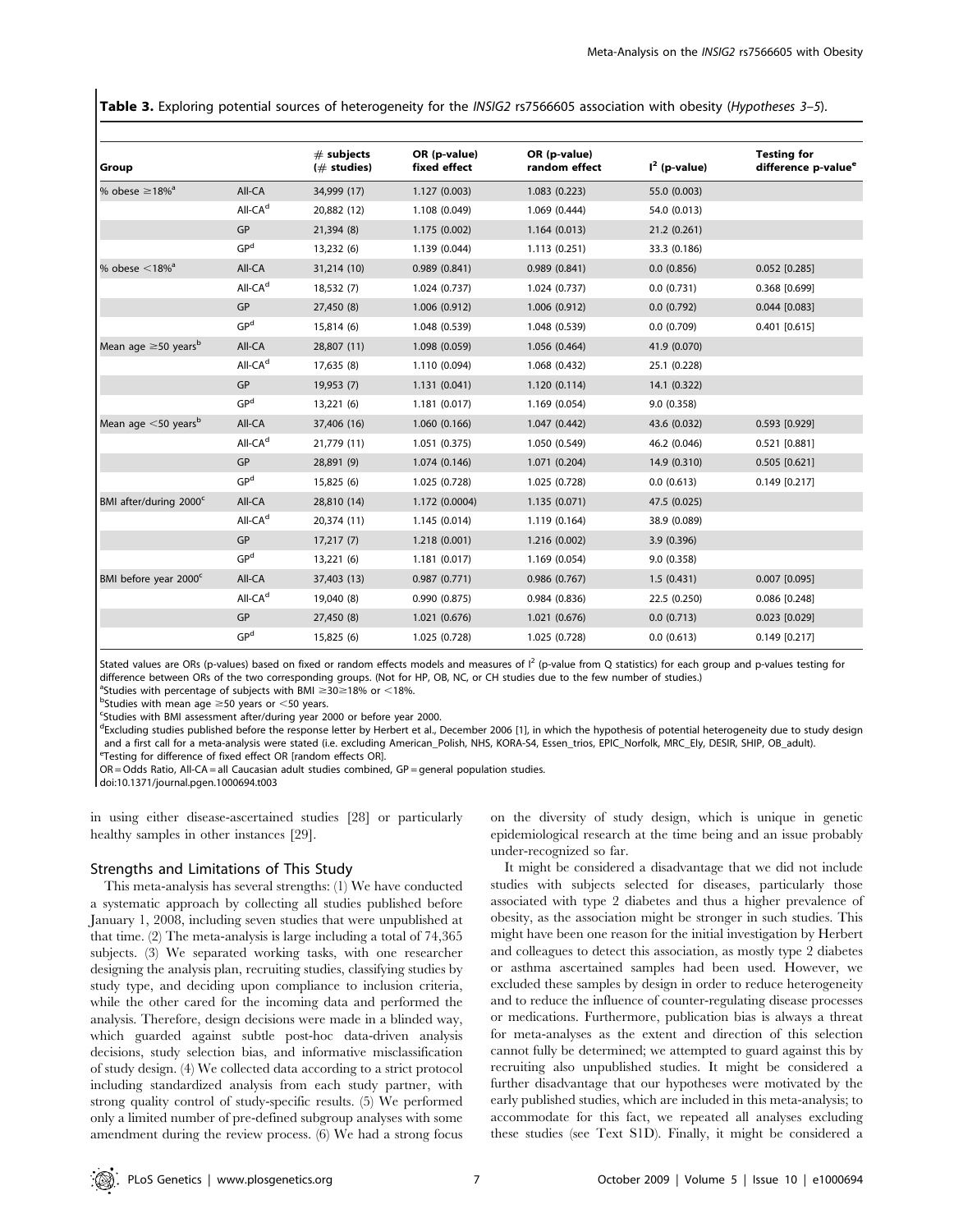disadvantage that we were not able to recruit enough non-Caucasian adult or children studies for a conclusive comparison with the Caucasian adult studies.

## Conclusions

This pooled analysis including all study designs does not provide evidence for overall association of the INSIG2 rs7566605 CC genotype with increased risk of obesity compared to the CG or GG genotypes. Our data suggest an association with extreme degrees of obesity and consequently heterogeneous effects from different study designs may mask an underlying association when unaccounted for. The importance of study design might be underrecognized in gene discovery and association replication so far.

### Materials and Methods

#### Meta-Analysis Concept

We designed our meta-analysis as a pooled analysis of studyspecific association estimates according to a standardized protocol (see 'data form', Text S1B, and pre-defined analysis plan, Text S1C) with an amendment added during the review process (Text  $S1D$ ).

Our eligibility criteria for studies were (i) data available on BMI, the INSIG2 rs7566605 SNP genotypes, age and sex, (ii) sample size of at least 200 subjects, (iii) ethical approval, and (iv) either general population-based (GP), ascertained for reasons related to a better health status such as studies including only subjects in the workforce or studies excluding subjects with diseases ('healthy population', HP), or designed specifically to study obesity such as obesity case-control or obesity family studies (OB). We excluded all studies selecting subjects for any disease. For more information on the classification of studies by study type, see Text S1E. We did not exclude on any age or ethnicity criteria to allow exploration of potential heterogeneity. We controlled for study selection bias by separating the two main tasks between the two first authors: IMH. took care of study recruitment, compliance to inclusion criteria, and classification of studies by study type, and CH performed quality control and statistical analysis.

## Study Recruitment, Collection of Aggregated Data, and Quality Control

We identified all eligible studies published before January 1, 2008 by a systematic PubMed literature search using the search terms 'INSIG2' OR 'INSIG-2' OR 'rs7566605'. Additionally we identified unpublished studies through contacting researchers in the field by making a call for this meta-analysis in several consortia (GIANT, KORA-500K, IL-6-consortium), in the letter to Science by Herbert and colleagues [1], in the paper by Lyon and colleagues [12], and in meeting presentations. We sent out and collected standardized data forms, and verified all entries for within-plausibility as well as consistency with publications, if available. We made plausibility checks by use of double information in the aggregated data. All study-specific ambiguities were clarified with the respective study investigators.

All involved studies were conducted according to the principles expressed in the Declaration of Helsinki. The studies were approved by the local Review Boards. All study participants provided written informed consent for the collection of samples and subsequent analysis.

## Statistical Analysis

For each study, OR estimates comparing the odds of obesity  $(BMI \ge 30 \text{ kg/m}^2)$  for subjects with the minor-allele homozygous genotype (CC) with subjects of the other genotypes combined (CG, GG), thus assuming a recessive model, were calculated using logistic regression adjusting for age and sex. We also collected OR estimates with standard errors (SE) for the odds of more extreme degrees of obesity (i.e. subjects with  $BMI \geq 32.5$ , 35.0, 37.5, or  $40.0 \text{ kg/m}^2$ ) compared to various degrees of leanness (i.e. subjects with  $\overline{BMI}$ <30, 25, or 20 kg/m<sup>2</sup>). Furthermore, we collected summary statistics (mean and SE) on the difference in mean BMI between subjects with the CC genotype compared to subjects with the CG or GG genotypes using linear regression adjusted for age and sex. For each study, analyses stratified for sex or age (with a cut-off at 50 years) were performed as well. Among the six studies from non-Caucasian populations, two studies had too few  $\langle \leq 3 \rangle$ subjects among the obese with the CC genotype to be included into the dichotomous obesity analysis, while they were included for the quantitative BMI analysis.

For the meta-analysis, we combined beta-estimates among Caucasian adult studies (All-CA) followed by a stratified analysis by study type (GP, HP, OB) and combined estimates among non-Caucasian (All-NC) or children studies (All-CH), see 'amendment to analysis plan', Text S1D.

The following was only performed on Caucasian adults as the number of available non-Caucasians or children was too low. We tested for differential association between the GP, HP, or OB studies applying a t-test on the combined beta-estimates and correcting p-values for testing three subgroups. We tested for a trend in CC genotype frequencies across the different BMI categories and tested for differential associations separating the studies for higher or lower obesity prevalence, higher or lower mean age of study subjects, or for a more or less recent BMI assessment using a t-test on the combined beta-estimates. This was complemented by sensitivity analyses stratifying on sex, age, publication status, and type of BMI assessment. As the hypotheses were motivated by the early published studies mentioned in the letter to Science by Herbert and colleagues [1], we repeated all analyses with exclusion of these hypotheses-generating studies.

In all analyses, between-study heterogeneity was tested by the  $\chi^2$ -based Q-statistic and quantified by  $I^2$  as a measure of the proportion of variance between the study-specific estimates that is attributable to between-study difference rather than random variation. We pooled study-specific estimates according to the inverse-variance weighted fixed effect or the DerSimonian and Laird random effects model [30]. Heterogeneity was considered to be significant at the 10% level. All statistical analyses were performed with SAS (statistical analysis software, SAS institute, Inc.). Forest plots were prepared using Review Manager software (Cochrane Collaboration, Copenhagen, DK).

#### Supporting Information

Figure S1 Forest plot on estimates of the *INSIG2* rs7566605 association with BMI. Association of the INSIG2 SNP with BMI for (A) the Caucasian adult general-population based studies (GP), (B) the Caucasian adult studies selected for healthy population (HP), (C) the Non-Caucasian adult studies, (D) the pediatric studies. Shown are recessive model beta estimates comparing the CC genotype versus CG or GG for each study and pooled estimates. The fixed effect (FE) model beta is shown in case of no significant heterogeneity as tested by the Q-statistics; a random effect (RE) model is shown otherwise.

Found at: doi:10.1371/journal.pgen.1000694.s001 (0.44 MB TIF)

Table S1 Characterization of eligible and recruited studies. Found at: doi:10.1371/journal.pgen.1000694.s002 (0.12 MB DOC)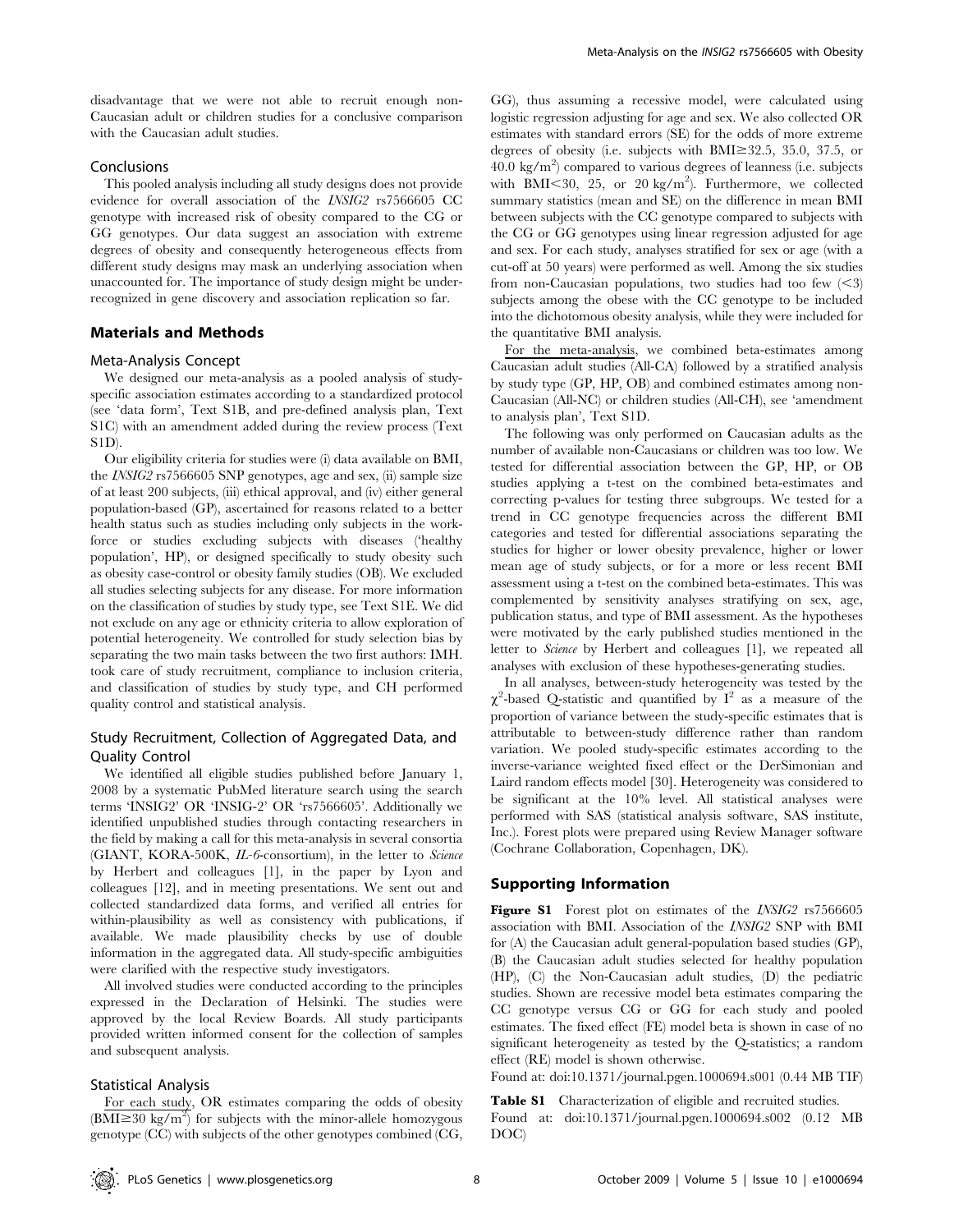Table S2 More details on study characteristics.

Found at: doi:10.1371/journal.pgen.1000694.s003 (0.20 MB DOC)

Table S3 Stronger genetic effects when comparing more extreme degrees of obesity as an explanation of the heterogeneity of the INSIG2 rs7566605 association (Hypothesis 2). Pooled association estimates for increasing degrees of obesity for all Caucasian adult studies combined (All-CA) as well as stratified by study type  $(GP = general$  population,  $HP = healthy$  population,  $OB =$  obesity study), for all Non-Caucasian studies (All-NC), but not for children studies due to non-comparability of BMI categories. Numbers stated are ORs comparing cases versus controls (p-values) from the pooled analysis (fixed and random effects), number of cases/controls (number of pooled studies), and the  $I^2$  (p-value from Q statistics).

Found at: doi:10.1371/journal.pgen.1000694.s004 (0.07 MB DOC)

Table S4 Sensitivity analyses for the association of the INSIG2 SNP with obesity regarding sex, age, published or unpublished status of studies, self-reported or measured BMI. Stated values are ORs (p-values) based on fixed or random effects models, the  $I^2$  (pvalue of Q test) for each group, and p-values testing for difference between the fixed effect [random effect] ORs of the two corresponding groups. (Not for HP, OB, All-NC, or All-CH due to low numbers of studies.)

Found at: doi:10.1371/journal.pgen.1000694.s005 (0.07 MB DOC)

Table S5 Main results of pooled association of the INSIG2 SNP with body-mass-index (BMI). The analyses for all Caucasian adult studies combined (All-CA) as well as stratified by study type  $(GP =$  general population,  $HP =$  healthy population,  $OB =$  obesity study), for all Non-Caucasian studies (All-NC), and for the children studies (All-CH) indicated some difference between GP and HP studies (Hypothesis 1). Numbers stated are recessive model betaestimates (p-values), i.e., mean difference of BMI between subjects with the CC genotype compared to subjects with the CG or GG genotype, using fixed or random effects models, the  $I^2$  (p-value of Q-statistics), and p-values testing for pair-wise difference between GP, HP, or OB studies.

Found at: doi:10.1371/journal.pgen.1000694.s006 (0.04 MB DOC)

Table S6 Exploring potential sources of heterogeneity of the INSIG2 rs7566605 association with BMI (Hypotheses  $3-5$ ). Stated values are pooled beta-estimates (p-values) based on fixed or

## References

- 1. Herbert A, Gerry NP, McQueen MB, Heid IM, Pfeufer A, et al. (2006) A common genetic variant is associated with adult and childhood obesity. Science 312: 279–283.
- 2. Yabe D, Brown MS, Goldstein JL (2002) Insig-2, a second endoplasmic reticulum protein that binds SCAP and blocks export of sterol regulatory element-binding proteins. Proc Natl Acad Sci U S A 99: 12753–12758.
- 3. Yabe D, Komuro R, Liang G, Goldstein JL, Brown MS (2003) Liver-specific mRNA for Insig-2 down-regulated by insulin: implications for fatty acid synthesis. Proc Natl Acad Sci U S A 100: 3155–3160.
- 4. Dina C, Meyre D, Samson C, Tichet J, Marre M, et al. (2007) Comment on ''A common genetic variant is associated with adult and childhood obesity''. Science 315: 187.
- 5. Loos RJ, Barroso I, O'Rahilly S, Wareham NJ (2007) Comment on ''A common genetic variant is associated with adult and childhood obesity''. Science 315: 187.
- 6. Rosskopf D, Bornhorst A, Rimmbach C, Schwahn C, Kayser A, et al. (2007) Comment on ''A common genetic variant is associated with adult and childhood obesity''. Science 315: 187.
- 7. Pollex RL, Ban MR, Young TK, Bjerregaard P, Anand SS, et al. (2007) Association between the -455T>C promoter polymorphism of the APOC3 gene and the metabolic syndrome in a multi-ethnic sample. BMC Med Genet 8: 80.

random effects model,  $I^2$  (p-values of Q-test) for each group, and p-values testing for difference between the beta-estimates of the two corresponding groups. (Not for HP, NC, or CH due to low numbers of studies.)

Found at: doi:10.1371/journal.pgen.1000694.s007 (0.08 MB DOC)

**Table S7** Sensitivity analyses for the association of the *INSIG2* SNP with BMI regarding sex, age, published status, or selfreported or measured BMI. Stated values are beta-estimates (pvalues) based on fixed and random effects models,  $I^2$  (p-value of Q) test) for each group, and p-values testing for difference between the beta-estimates of the two groups. (Not for HP, All-NC, or All-CH due to low numbers of studies.)

Found at: doi:10.1371/journal.pgen.1000694.s008 (0.07 MB DOC)

Text S1 References of included published studies; data form sent to each study partner; predefined analysis plan; amendment to analysis plan; and classification of studies due by study type.

Found at: doi:10.1371/journal.pgen.1000694.s009 (0.18 MB DOC)

## Acknowledgments

We thank all study participants in the many cohorts of this work for enabling this type of research by their participation. We would like to acknowledge the Indian Genome Variation Consortium and the KORA (Cooperative Health Research in the Region of Augsburg) group. We also would like to thank Julia Müller, Andrew J. P. Smith, Jeannine Sauber, Sabine Jyrch, Ron Do, Alexandre Belisle, Alexandre Montpetit, F. Horber, N. Potoczna, W. Terhalle, Eun-Kyung Suk, and the many people who contributed to the individual studies.

#### Author Contributions

Conceived and designed the experiments: IMH CH. Performed the experiments: IMH CH. Analyzed the data: IMH CH RJFL VA SSA KA HB PB HB CB MC JAC DC CD JCE EF FF PF JH RAH AH MRH FBH JAH SEH SCH TI MRJ MK BK HK JK LAL BL SL HNL DM KLM VM AN TTN BP LP LQ TR DR SS SS RS AS GT UT HV KSV NJW DMW SY CL MIM CL JNH NL HEW. Contributed reagents/materials/ analysis tools: IMH CH RJFL FK VA SSA KA HB PB HB CB MC JAC DC CD JCE EF FF PF JH RAH AH MRH FBH JAH SEH SCH TI MRJ MK BK HK JK LAL BL SL HNL DM KLM VM AN TTN BP LP LQ TR DR SS SS RS AS GT UT HV KSV NJW DMW SY CL MIM CL JNH NL HEW. Wrote the paper: IMH CH AL NL. Advised with paper writing: RJFL. Advised in design and paper writing: FK. Consulted in the revision: AL. Advised in study design: CL. Motivated the project and consulted in study design: HEW.

- 8. Ciullo M, Nutile T, Dalmasso C, Sorice R, Bellenguez C, et al. (2008) Identification and replication of a novel obesity locus on chromosome 1q24 in isolated populations of Cilento. Diabetes 57: 783–790.
- 9. Kumar J, Sunkishala RR, Karthikeyan G, Sengupta S (2007) The common genetic variant upstream of INSIG2 gene is not associated with obesity in Indian population. Clin Genet 71: 415–418.
- 10. Smith AJ, Cooper JA, Li LK, Humphries SE (2007) INSIG2 gene polymorphism is not associated with obesity in Caucasian, Afro-Caribbean and Indian subjects. Int J Obes (Lond) 31: 1753–1755.
- 11. Boes E, Kollerits B, Heid IM, Hunt SC, Pichler M, et al. (2008) INSIG2 Polymorphism Is Neither Associated With BMI Nor With Phenotypes of Lipoprotein Metabolism. Obesity (Silver Spring) 16: 827–833.
- 12. Lyon HN, Emilsson V, Hinney A, Heid IM, Lasky-Su J, et al. (2007) The association of a SNP upstream of INSIG2 with body mass index is reproduced in several but not all cohorts. PLoS Genet 3: e61. doi:10.1371/journal. pgen.0030061.
- 13. Heid IM, Vollmert C, Hinney A, Doering A, Geller F, et al. (2005) Association of the 103I MC4R Allele with Decreased Body Mass in 7937 Participants of Two Population-Based Surveys. J Med Genet 42, e21: 1–6.
- 14. Hill JO, Wyatt HR, Reed GW, Peters JC (2003) Obesity and the environment: where do we go from here? Science 299: 853–855.